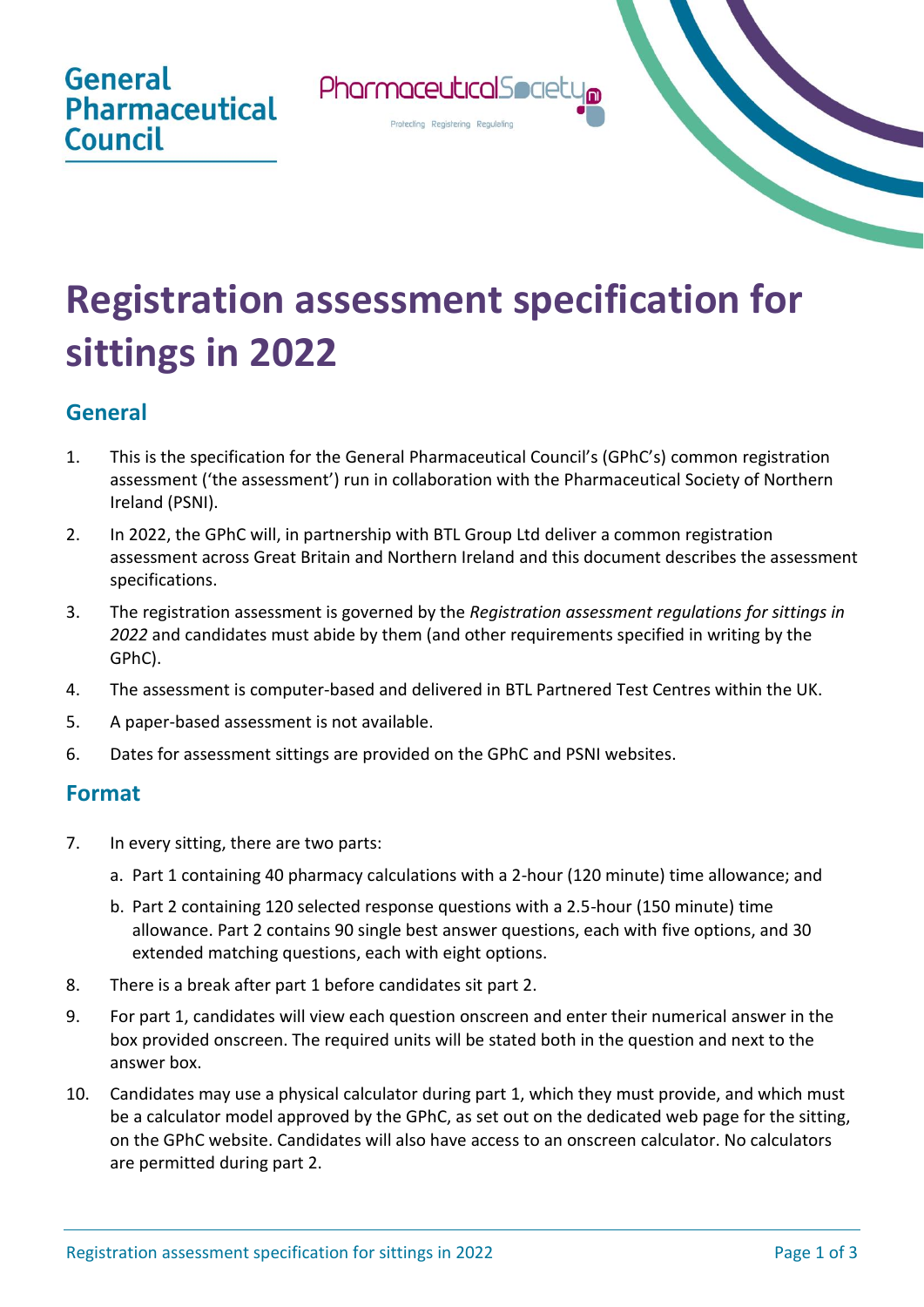- 11. For part 2, candidates will view each question onscreen and select the most appropriate answer from the options provided onscreen.
- 12. For some questions in part 1 and part 2 additional information will be provided onscreen. This includes resources such as photographs, dosing information and Summaries of Product Characteristics.
- 13. The question text and answer options are displayed in black on a combination of light grey and white background in 14-point size text in Tahoma type face.
- 14. All candidates can change the text and background colours to the following combinations:

**Figure 1: Text and background colour options**

| Please choose a colour scheme.    |                                      |
|-----------------------------------|--------------------------------------|
| <b>Default colour scheme</b>      |                                      |
| <b>Cream with black text</b>      | <b>Black with light blue text</b>    |
| <b>Black with white text</b>      | <b>Black with light green text</b>   |
| White with black text             | Black with light cyan text           |
| <b>Yellow with black text</b>     | <b>Black with light magenta text</b> |
| White with dark blue text         | <b>Black with yellow text</b>        |
| <b>Yellow with dark blue text</b> | Light cyan with black text           |
| <b>Black with light grey text</b> | Light magenta with black text        |
| <b>Black with cream text</b>      | Light green with black text          |

- 15. Any additional reference information will usually be displayed on a white background. Font size will vary but will be a minimum of 10-point. Some reference items, for example photographs, will be displayed in colour.
- 16. Additional reference information containing text will usually be presented in PDF format. Candidates may use a Zoom function to enlarge text up to 400% and the text is searchable.
- 17. One mark is awarded for each correct answer. No marks are deducted for incorrect answers or omissions.
- 18. The assessment is not essay-based, and the writing of long answers is not required.
- 19. Candidates may use pen and paper during the assessment for rough working. These will be provided by the test centres and must be left in the test centres at the end of each part of the assessment.
- 20. Test centre locations and availability may vary from sitting to sitting.
- 21. Candidates must make their own travel arrangements to and from test centres.
- 22. Candidates will select the test centre at which they would like to sit the assessment through the BTL Group Ltd system. There is no guarantee of availability in a particular centre.
- 23. Each test centre will typically have a main assessment room where most candidates sit. Some test centres have sole occupancy rooms that may be available for candidates who have been granted use of a sole occupancy room as a reasonable adjustment by the adjustments panel.